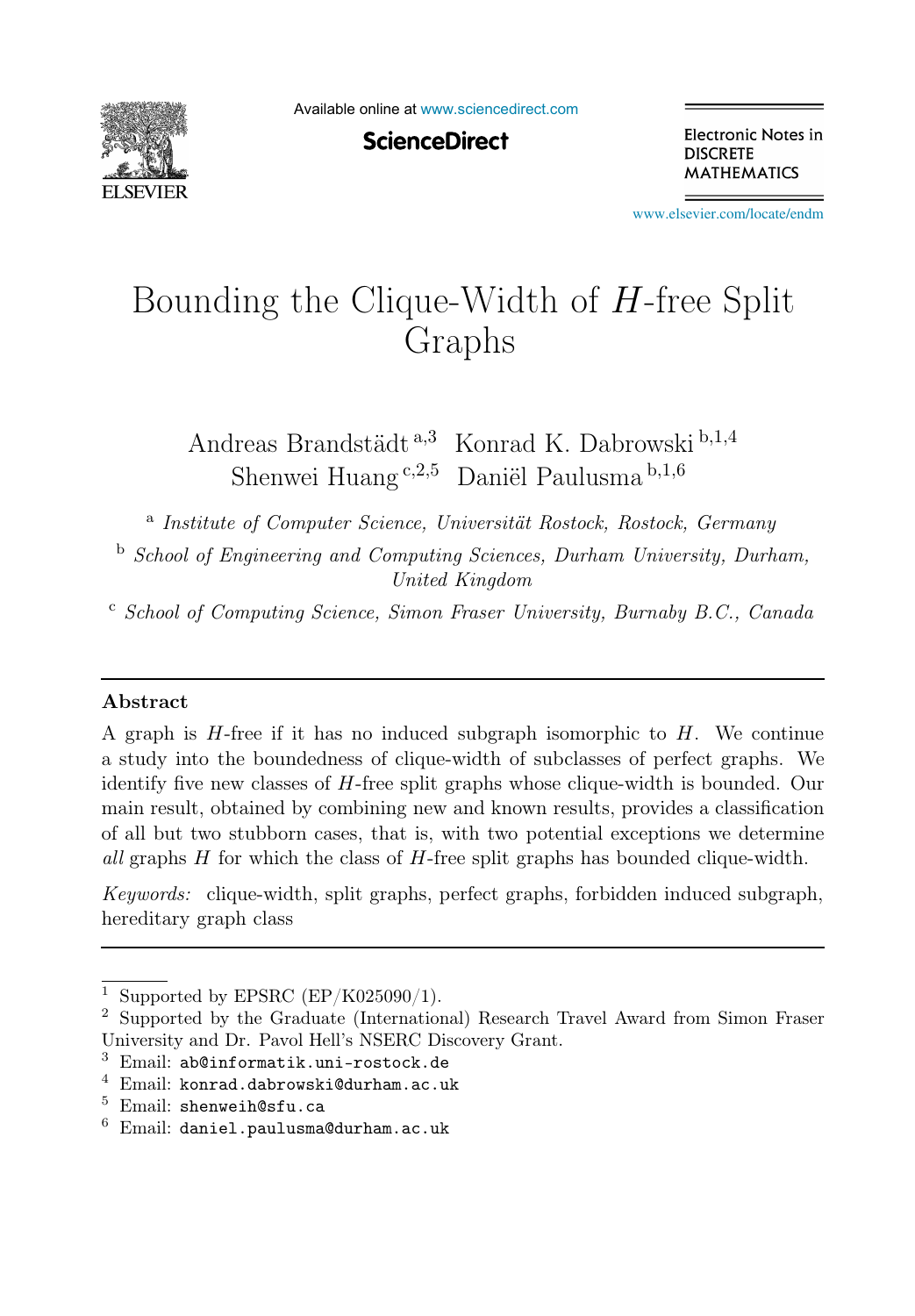# 1 Introduction

The *clique-width* of a graph  $G$ , denoted  $cw(G)$ , is the minimum number of labels needed to construct  $G$  by using the following four operations:

- (i) creating a new graph consisting of a single vertex  $v$  with label  $i$ ;
- (ii) taking the disjoint union of two labelled graphs  $G_1$  and  $G_2$ ;
- (iii) joining each vertex with label i to each vertex with label  $j$  ( $i \neq j$ );
- (iv) renaming label  $i$  to  $j$ .

Clique-width is a well-studied graph parameter; see for example the surveys of Gurski [\[10\]](#page-6-0) and Kamiński, Lozin and Milanič [\[12\]](#page-6-1). A graph class is said to be of *bounded* clique-width if there is a constant p such that the clique-width of every graph in the class is at most  $p$ . Much research has been done identifying whether or not various classes have bounded clique-width. For instance, the Information System on Graph Classes and their Inclusions [\[8\]](#page-6-2) maintains a record of graph classes for which this is known. In a recent series of papers [\[2](#page-5-0)[,5,](#page-6-3)[6](#page-6-4)[,7\]](#page-6-5) the clique-width of graph classes characterized by two forbidden induced subgraphs was investigated. In particular we refer to [\[7\]](#page-6-5) for details on how new results can be combined with known results to give a classification for all but 13 open cases (up to an equivalence relation). Similar studies have been performed for variants of clique-width, such as linear clique-width [\[11\]](#page-6-6) and power-bounded clique-width [\[1\]](#page-5-1). Moreover, the (un)boundedness of the clique-width of a graph class seems to be related to the computational complexity of the Graph Isomorphism problem, which has in particular been investigated for graph classes defined by two forbidden induced subgraphs [\[13,](#page-6-7)[16\]](#page-6-8).

In this paper we continue a study into the boundedness of the clique-width of subclasses of perfect graphs. Clique-width is still one of the most difficult graph parameters to deal with. For instance, deciding whether or not a graph has clique-width at most c for some fixed constant c is only known to be polynomial-time solvable if  $c \leq 3$  [\[3\]](#page-6-9), but is a long-standing open problem for  $c \geq 4$ . Our long-term goal is to increase our understanding of clique-width. To this end we aim to identify new classes of bounded clique-width. In order to explain some previously known results, along with our new ones, we first give some terminology.

Terminology. For two vertex-disjoint graphs G and H, the *disjoint union*  $(V(G) \cup V(H), E(G) \cup E(H))$  is denoted by  $G + H$  and the disjoint union of r copies of G is denoted by  $rG$ . The *complement* of a graph  $G$ , denoted by  $G$ , has vertex set  $V(\overline{G}) = V(G)$  and an edge between two distinct vertices if and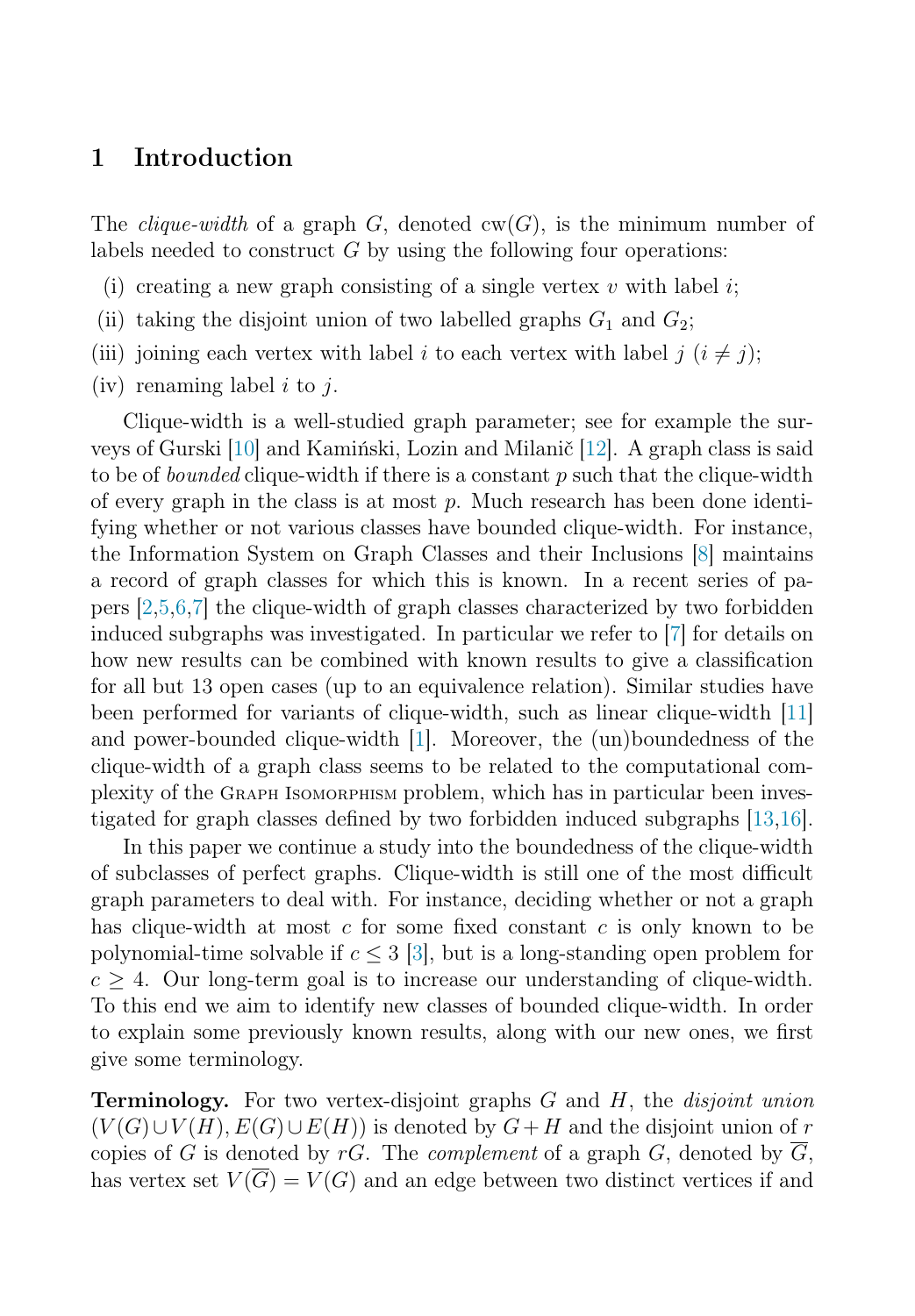

<span id="page-2-2"></span>Fig. 1. The graphs  $K_{1,3} + 2P_1, F_1, F_2, F_3, F_4, F_5$ , bull  $+P_1$  and Q from Theorems [1.2](#page-2-0) and [1.4.](#page-4-0)

only if these vertices are not adjacent in  $G$ . For two graphs  $G$  and  $H$  we write  $H \subseteq_i G$  to indicate that H is an induced subgraph of G. A set M of vertices is a *module* if every vertex not in M is either adjacent to every vertex of M or non-adjacent to every vertex of M. A module of G is *trivial* if it contains zero, one or all vertices of G. A graph G is *prime* if every module in G is trivial. The graphs  $C_r, K_r, K_{1,r-1}$  and  $P_r$  denote the cycle, complete graph, star and path on r vertices, respectively. The graph  $S_{h,i,j}$ , for  $1 \leq h \leq i \leq j$ , denotes the *subdivided claw*, that is the tree that has only one vertex  $x$  of degree 3 and exactly three leaves, which are of distance  $h, i$  and j from x, respectively. For a set of graphs  $\{H_1, \ldots, H_p\}$ , a graph G is  $(H_1, \ldots, H_p)$ -free if it has no induced subgraph isomorphic to a graph in  $\{H_1, \ldots, H_p\}$ . The *bull* is the graph with vertices a, b, c, d, e and edges ab, bc, ca, ad, be. A graph G is *chordal* if it is  $(C_4, C_5, \ldots)$ -free and *weakly chordal* if both G and  $\overline{G}$  are  $(C_5, C_6, \ldots)$ -free. Every chordal graph is weakly chordal and every weakly chordal graph is perfect.

<span id="page-2-1"></span>Known Results on Subclasses of Perfect Graphs. We start off with the following known theorem, which shows that the restriction of  $H$ -free graphs to H-free weakly chordal graphs does not yield any new graph classes of bounded clique-width, as both classifications are exactly the same.

Theorem 1.1 ([\[2,](#page-5-0)[7\]](#page-6-5)) *Let* H *be a graph. The class of* H*-free (weakly chordal) graphs has bounded clique-width if and only if* H *is an induced subgraph of* P4*.*

<span id="page-2-0"></span>Motivated by Theorem [1.1](#page-2-1) we investigated classes of H-free chordal graphs in an attempt to identify *new* classes of bounded clique-width and as a (successful) means to find reductions to solve more cases in our classification for  $(H_1, H_2)$ -free graphs. This classification for classes of H-free chordal graphs is almost complete except for two cases (see also Fig. [1\)](#page-2-2).

**Theorem 1.2** ([\[2\]](#page-5-0)) Let H be a graph not in  ${F_1, F_2}$ . The class of H-free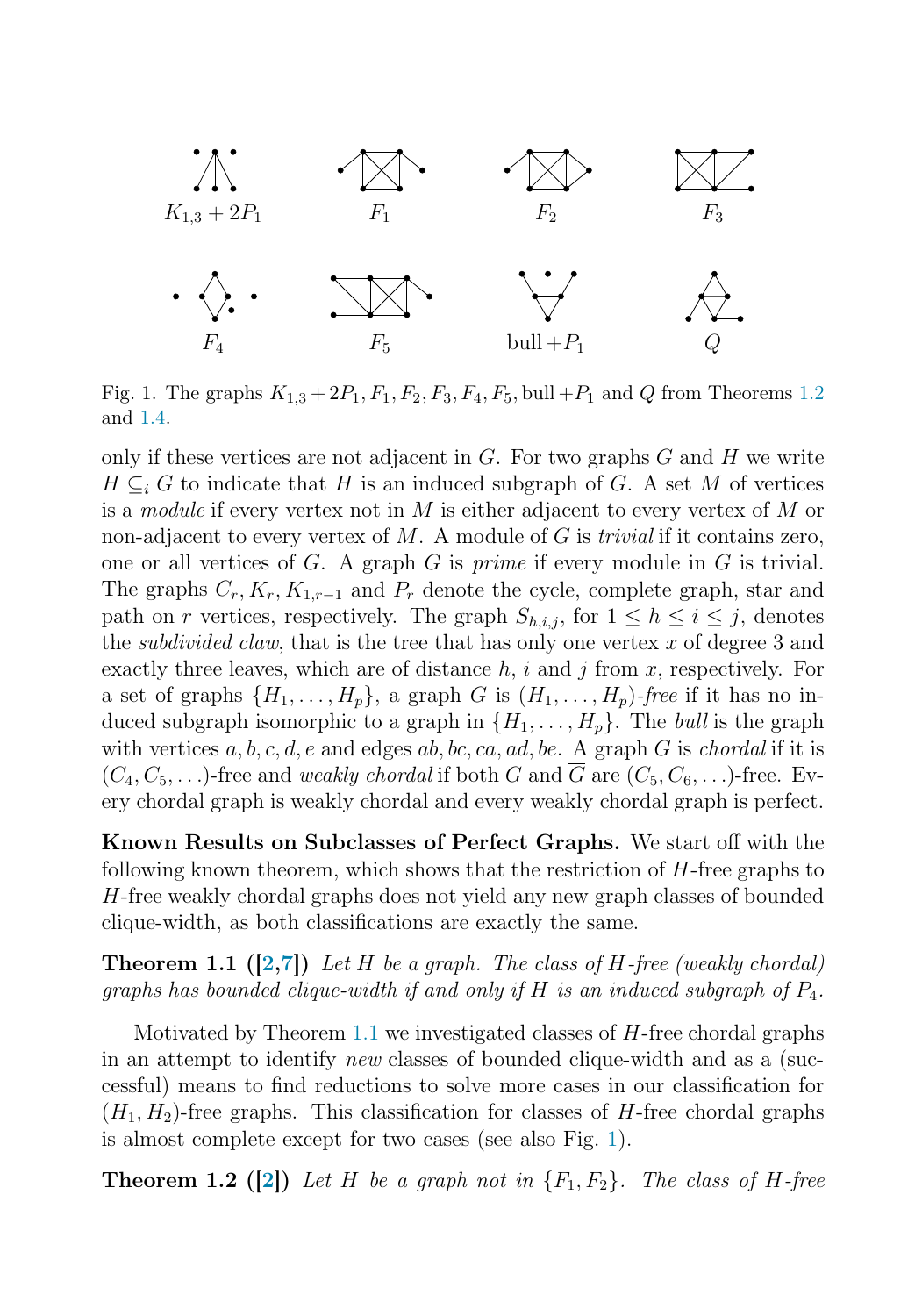*chordal graphs has bounded clique-width if and only if*

- $H = K_r$  *for some*  $r \geq 1$ *;*
- $H \subset_i$  bull*;*
- $H \subset_i P_1 + P_4$ ;
- $H \subset_i \overline{P_1 + P_4}$ ;
- $H \subset_i \overline{K_{1,3} + 2P_1}$ ;
- $H \subseteq_i P_1 + \overline{P_1 + P_3}$ ;
- $H \subset_i P_1 + \overline{2P_1 + P_2}$  *or*
- $H \subseteq_i \overline{S_{1,1,2}}$ .

In contrast to chordal graphs, the classification for bipartite graphs, another class of perfect graphs, is complete. This classification was used in the proof of Theorem [1.2](#page-2-0) and it is similar to a characterization of Lozin and Volz  $[14]$  for a different variant of the notion of H-freeness in bipartite graphs (see [\[6\]](#page-6-4) for an explanation of the difference).

Theorem 1.3 ([\[6\]](#page-6-4)) *Let* H *be a graph. The class of* H*-free bipartite graphs has bounded clique-width if and only if*

- $H = sP_1$  *for some*  $s > 1$ ;
- $H \subset_i K_{1,3} + 3P_1$ ;
- $H \subset_i K_{1,3} + P_2$ ;
- $H \subseteq_i P_1 + S_{1,1,3}$  *or*
- $H \subset_i S_{1,2,3}$ *.*

**Our Results.** We consider subclasses of split graphs. A graph  $G = (V, E)$ is a *split graph* if it has a *split partition*, that is, a partition of V into two (possibly empty) sets K and I, where K is a clique and I is an independent set. The class of split graphs coincides with the class of  $(2K_2, C_4, C_5)$ -free graphs [\[9\]](#page-6-11) and is known to have unbounded clique-width [\[15\]](#page-6-12). As with the previous graph classes we forbid one additional induced subgraph  $H$ . We aim to classify the boundedness of clique-width for H-free split graphs and to identify new graph classes of bounded clique-width along the way. Theorem [1.2](#page-2-0) also provides motivation, as it would be useful to know whether the cliquewidth of H-free split graphs is bounded when  $H = F_1$  or  $H = F_2$  (the two missing cases for chordal graphs). We give affirmative answers for both of these cases. It should be noted that the complement of a split graph is split and that complementation preserves boundedness of clique-width [\[12\]](#page-6-1). Hence,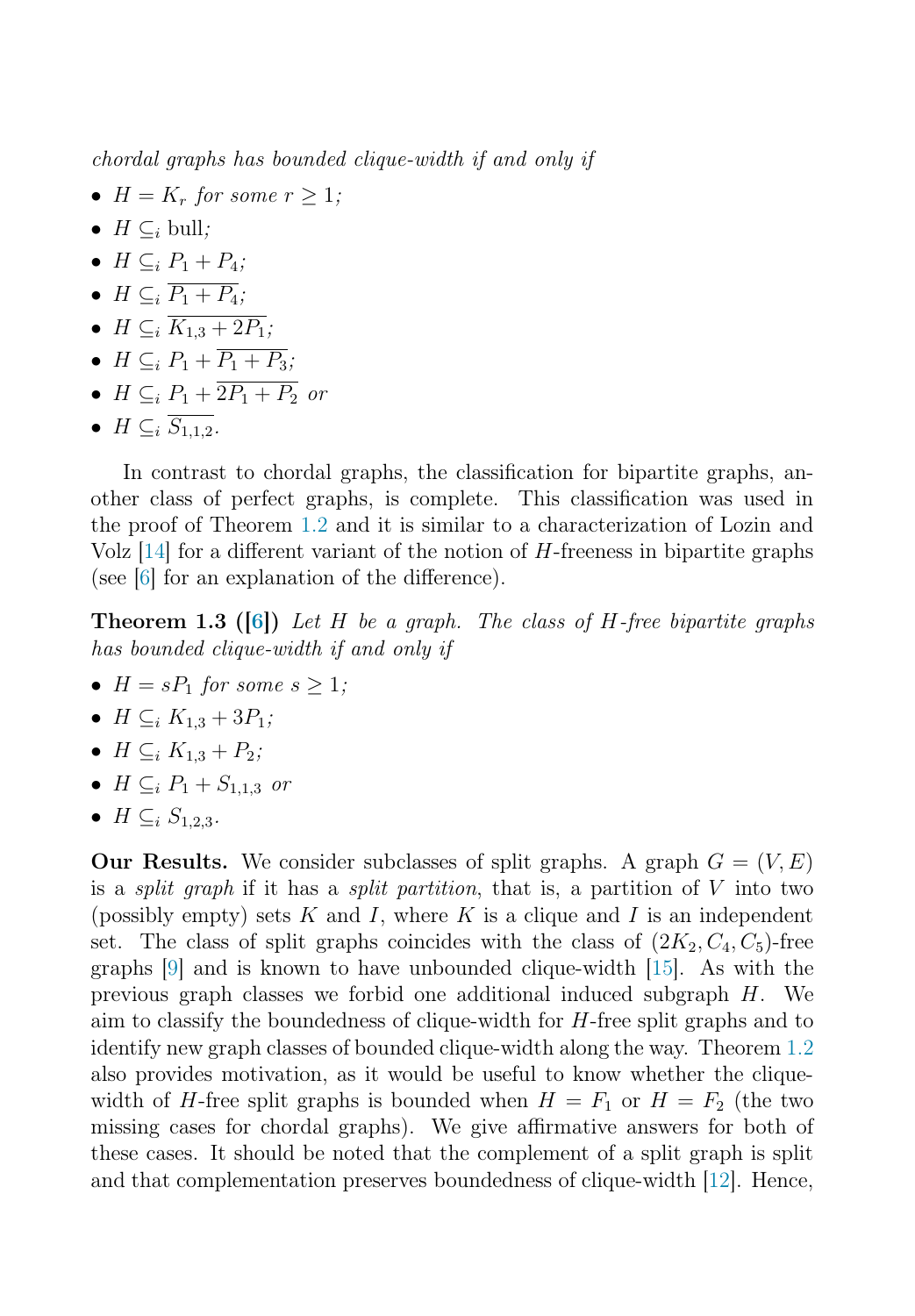<span id="page-4-0"></span>for any graph  $H$ , the class of  $H$ -free split graphs has bounded clique-width if and only if the class of  $H$ -free split graphs has bounded clique-width. As such our main result shows that there are only two open cases.

**Theorem 1.4** Let H be a graph such that neither H nor  $\overline{H}$  is in  $\{F_4, F_5\}$ . *The class of* H*-free split graphs has bounded clique-width if and only if*

- H or  $\overline{H} = rP_1$  for some  $r > 1$ ;
- H or  $\overline{H} \subset_i$  bull  $+P_1$ ;
- H or  $\overline{H} \subset_i F_1$ ;
- H or  $\overline{H} \subset_i F_2$ ;
- H or  $\overline{H} \subset F_3$ *;*
- H or  $\overline{H} \subset_i Q$  or
- *H or*  $\overline{H} \subseteq_i K_{1,3} + 2P_1$ *.*

## 2 Our Techniques

A *labelled* bipartite graph  $H^{\ell} = (B_H^{\ell}, W_H^{\ell}, E_H)$  consists of a bipartite graph H together with a labelling  $\ell$  that assigns either the colour "black" or the colour "white" to each vertex of  $H$  in such a way that the two resulting monochromatic colour classes  $B_H^{\ell}$  and  $W_H^{\ell}$  form a partition of H into two (possibly empty) independent sets. Note that the triples  $(B_H^{\ell}, W_H^{\ell}, E_H)$  and  $(W_H^{\ell}, B_H^{\ell}, E_H)$  correspond to different labelled bipartite graphs. Two labelled bipartite graphs  $H_1^{\ell}$ and  $H_2^{\ell^*}$  are *isomorphic* if the (unlabelled) graphs  $H_1$  and  $H_2$  are isomorphic, and if in addition there exists an isomorphism  $f: V(H_1) \to V(H_2)$  such that for all  $u \in V(H_1)$ , we have that  $u \in W_{H_1}^{\ell}$  if and only if  $f(u) \in W_{H_2}^{\ell^*}$ . We write  $H_1^{\ell} \subseteq_{li} H_2^{\ell^*}$  if  $H_1 \subseteq_{i} H_2$ ,  $B_{H_1}^{\ell} \subseteq B_{H_2}^{\ell^*}$  and  $W_{H_1}^{\ell} \subseteq W_{H_2}^{\ell^*}$ , in which case we say that  $H_1^{\ell}$  is a *labelled* induced subgraph of  $H_2^{\ell^{*+1}}$ . An (unlabelled) bipartite graph G is *weakly*  $H^{\ell}$ -free if there is a labelling  $\ell^*$  of G such that  $G^{\ell^*}$  does not contain  $H^{\ell}$  as a labelled induced subgraph. If  $\ell$  is a labelling of H, we let  $\ell$  denote the *opposite* labelling of H, in which the colours are swapped. If a bipartite graph  $H$  has a unique (up to isomorphism) labelling in which the number of black vertices is maximised, we call this labelling b. We will make use of the following theorem (see also Fig. [2\)](#page-5-2).

<span id="page-4-1"></span>**Theorem 2.1** ([\[6\]](#page-6-4)) Let  $H^{\ell}$  be a labelled bipartite graph. The class of weakly  $H^{\ell}$ -free bipartite graphs has bounded clique-width if and only if one of the *following cases holds:*

•  $H^{\ell}$  or  $H^{\overline{\ell}} = (sP_1)^b$  for some  $s > 1$ ;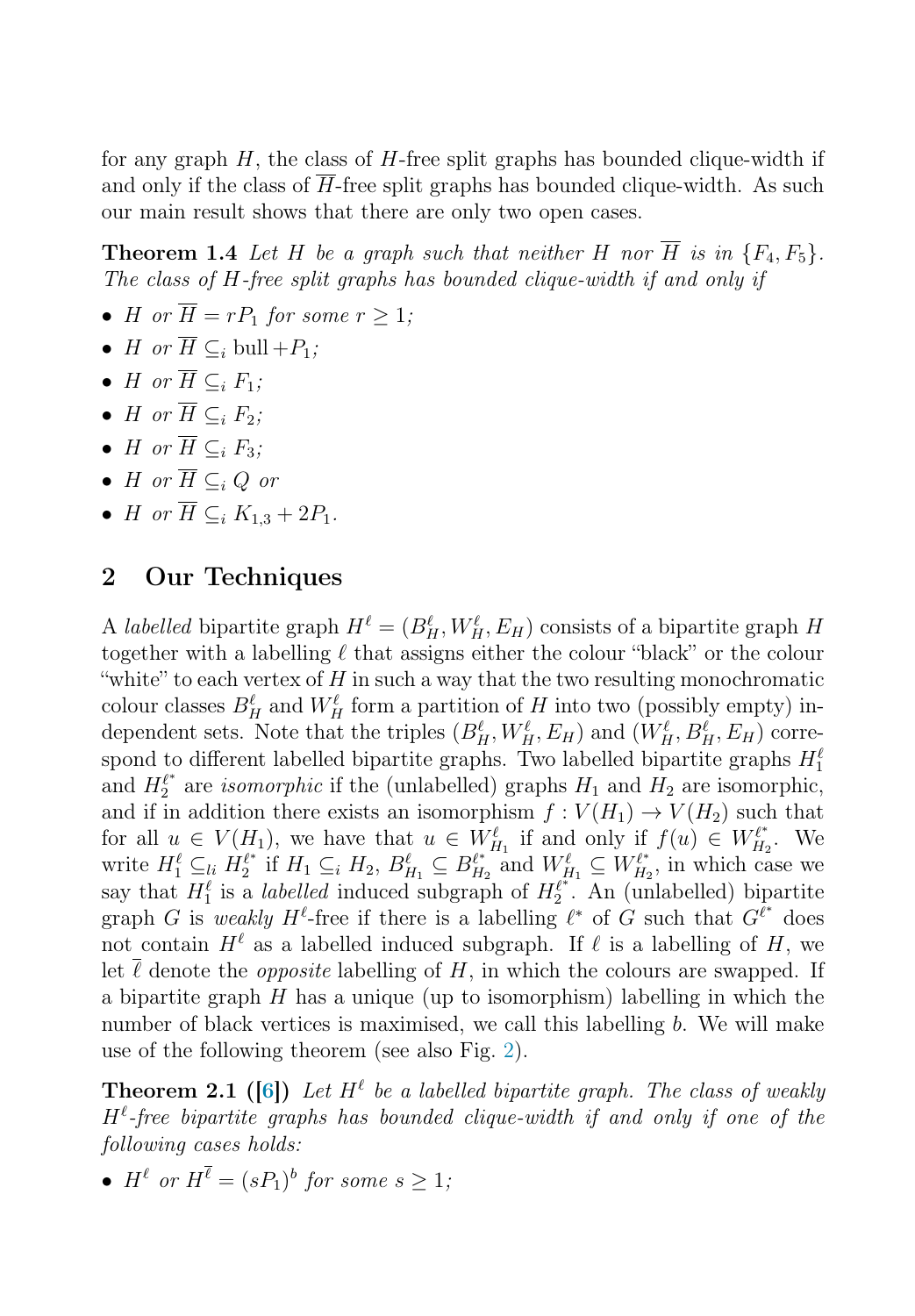- $H^{\ell}$  or  $H^{\ell} \subseteq_{li} (P_1 + P_5)^{b}$ ;
- $H^{\ell} \subset_{li} (P_2 + P_4)^{b}$  or
- $H^{\ell} \subseteq_{li} (P_6)^b$ .



<span id="page-5-3"></span><span id="page-5-2"></span>Fig. 2. The labelled bipartite graphs from Theorem [2.1.](#page-4-1)

Similarly to the way that a bipartite graph can have multiple labellings, a split graph G may have multiple split partitions, say  $(K_1, I_1)$  and  $(K_2, I_2)$ . We say that two such split partitions are *isomorphic* if there is an isomorphism  $f: V(G) \to V(G)$  of G such that  $u \in K_1$  if and only if  $f(u) \in K_2$ . By exploring the properties of split partitions and using Theorem [2.1,](#page-4-1) we are able to prove the following:

Lemma 2.2 *If the class of* H*-free split graphs has bounded clique-width then* H or  $\overline{H}$  *is isomorphic to*  $K_r$  *for some* r *or is an induced subgraph of*  $F_4$ *or* F5*.*

Note that both  $F_4$  and  $F_5$  have seven vertices. The six-vertex induced subgraphs of  $F_4$  are: bull  $+P_1$ ,  $\overline{F_1}$ ,  $\overline{F_3}$  and  $K_{1,3} + 2P_1$ . The six-vertex induced subgraphs of  $F_5$  are: bull  $+P_1, F_1, F_2, \overline{F_2}, F_3, \overline{F_3}$  and Q. These graphs and their complements are precisely the cases listed in Theorem [1.4.](#page-4-0) The  $H = rP_1$ , bull  $+P_1$  and Q cases of Theorem [1.4](#page-4-0) follow from Theorem [2.1](#page-4-1) using similar arguments to those used to prove Lemma [2.2.](#page-5-3) The  $H = K_{1,3} + 2P_1$  case follows from Theorem [1.2.](#page-2-0) To prove the  $H = F_1, F_2$  and  $F_3$  cases we make use of Theorem [2.1](#page-4-1) combined with the following lemma, which allows us to restrict ourselves to studying prime graphs in the respective classes.

<span id="page-5-1"></span>Lemma 2.3 ([\[4\]](#page-6-13)) *If* P *is the set of all prime induced subgraphs of a graph* G  $then \operatorname{cw}(G) = \max_{H \in \mathcal{P}} \operatorname{cw}(H).$ 

## <span id="page-5-0"></span>References

- [1] Bonomo, F., L. N. Grippo, M. Milanič and M. D. Safe, Graphs of power-bounded *clique-width*,  $arXiv$   $abs/1402.2135$  (2014).
- [2] Brandstädt, A., K. K. Dabrowski, S. Huang and D. Paulusma, Bounding the *clique-width of H-free chordal graphs,* CoRR  $abs/1502.06948$  (2015).